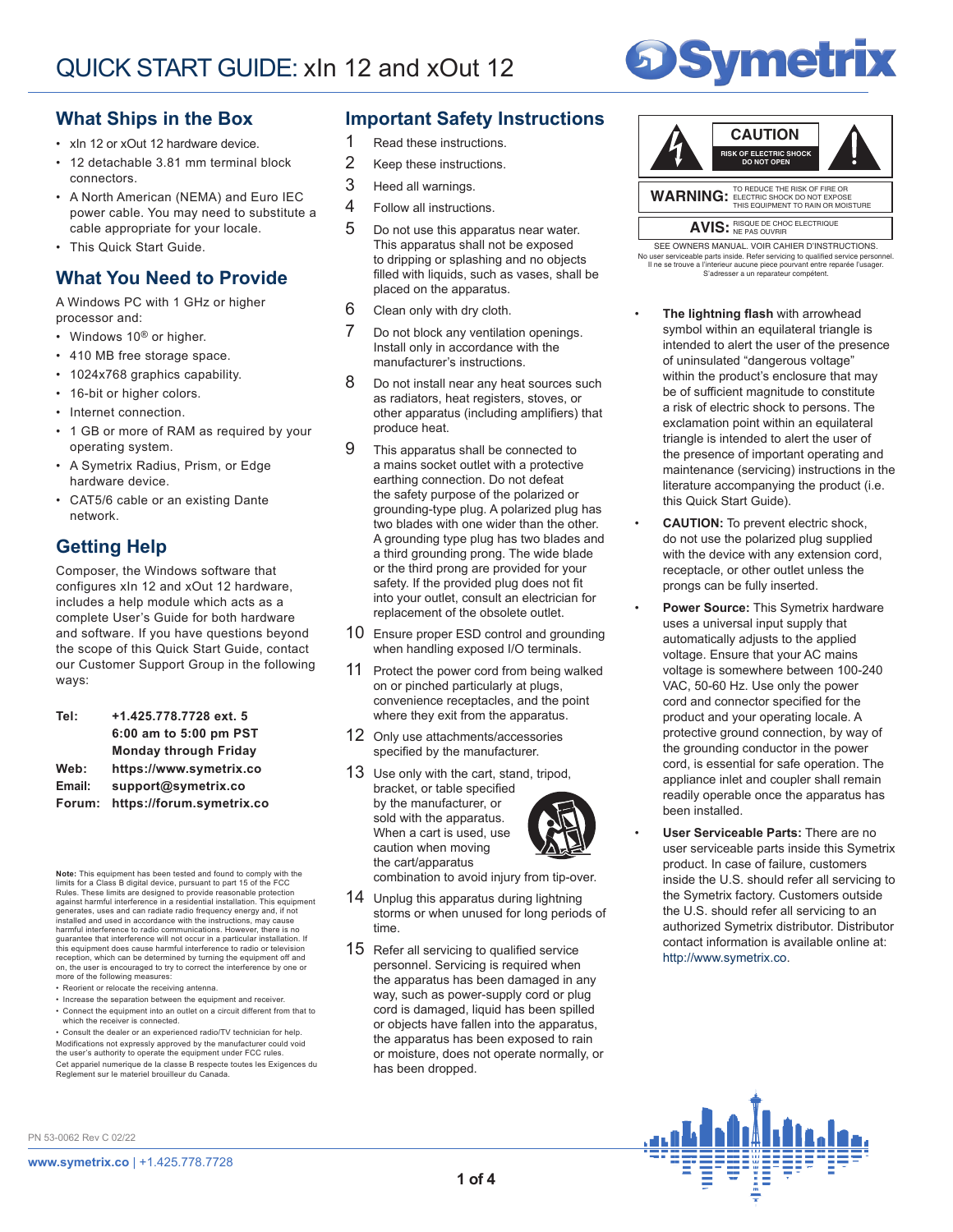

## **Software Installation**

Composer is the software that provides real-time set-up and control of xIn 12 and xOut 12 from a Windows PC environment.

Use the following procedure to install Composer on your computer.

#### **From the Symetrix web site (http://www.symetrix.co):**

- 1. Download the Composer software installer from the Symetrix web site.
- 2. Double-click on the file you just downloaded and follow the on screen directions to install.

After installing the software, refer to the Help File for full connection and configuration information.

## **System Setup**

Neither the xIn 12 nor the xOut 12 functions stand-alone as Composer software cannot communicate with them directly. Therefore, xIn 12 and xOut 12 require a Radius, Prism, or Edge unit to be present in the system to act as the communications bridge. A successful system setup requires that you first establish communications with an Radius, Prism, or Edge unit.

### **Basic Connections**

- 1. Connect your PC to an Ethernet port on the Radius, Prism, or Edge unit.
- 2. Daisy chain the Dante ports of all units. It is not necessary to complete a loop, i.e., do not connect the last unit back to the first unit.

## **Network Setup**

#### **About DHCP**

Radius, Prism, and Edge boot with DHCP enabled by default. This means that as soon as you connect it to a network, it will look for a DHCP server in order to obtain an IP address. If a DHCP server is present, Radius, Prism, and Edge will obtain an IP address from it. This process may take several minutes. With your PC attached to the same network, and thus getting its IP address from the same DHCP server, all will be ready to go.

When there is no DHCP server present to assign IP addresses to either Radius, Prism, or Edge, and you are using Windows default network settings, your PC will set an IP in the range of 169.254.x.x with a Subnet Mask of 255.255.0.0 in order to communicate with Radius, Prism, or Edge. This default setting to an Automatic Private IP Address in the range of 169.254.x.x uses the last four alphanumeric characters of Radius, Prism, or Edge's MAC address (MAC address hex value is converted to decimal for IP address) for the x.x values. For reference, Radius, Prism, and Edge's MAC address can be found on a sticker on the bottom of the hardware.

Even if the PC's default settings have been changed, Radius, Prism, and Edge will try to establish communications by setting up appropriate routing table entries to reach devices with 169.254.x.x addresses.

#### **Connecting to Radius, Prism, and Edge from a host computer on the same LAN**

The Radius, Prism, Edge, and the host computer require the following 3 items:

- 1. IP Address The unique address of a node on a network.
- 2. Subnet Mask Configuration that defines which IP Addresses are included in a particular subnet.
- 3. Default Gateway (optional) The IP address of a device that routes traffic from one subnet to another. (This is only needed when the PC and Radius, Prism, or Edge are on different subnets).

If you are putting Radius, Prism, or Edge on an existing network, a network administrator will be able to provide the above information or it may have been provided automatically by a DHCP server. For security reasons, it is not recommended to put Radius, Prism, or Edge directly on the Internet. If you do, a network administrator or your Internet Service Provider can provide the above information.

If you are on your own private network, directly or indirectly connected to Radius, Prism, or Edge, you may allow Radius, Prism, or Edge to choose an automatic IP address or you may choose to assign it a static IP address. If you are building your own separate network with static assigned addresses, you may consider using an IP Address from one of the "Private-Use" networks noted in RFC-1918:

- 1. 172.16.0.0/12 = IP Addresses 172.16.0.1 through 172.31.254.254 and a Subnet Mask of 255.240.0.0
- 2. 192.168.0.0/16 = IP Addresses 192.168.0.1 through 192.168.254.254 and a Subnet Mask of 255.255.0.0
- 3. 10.0.0.0/8 = IP Addresses 10.0.0.1 through 10.254.254.254 and a Subnet Mask of 255.255.0.0

#### **Connecting to xIn 12 and xOut 12 through a Firewall/VPN**

We have successfully tested control of xIn 12 and xOut 12's through a firewall and VPN, but are unable to guarantee performance of these types of connections at this time. Configuration instructions are specific to each firewall and VPN, so specifics are not available. Additionally, wireless communications are also not guaranteed, though have also been successfully tested.



PN 53-0062 Rev C 02/22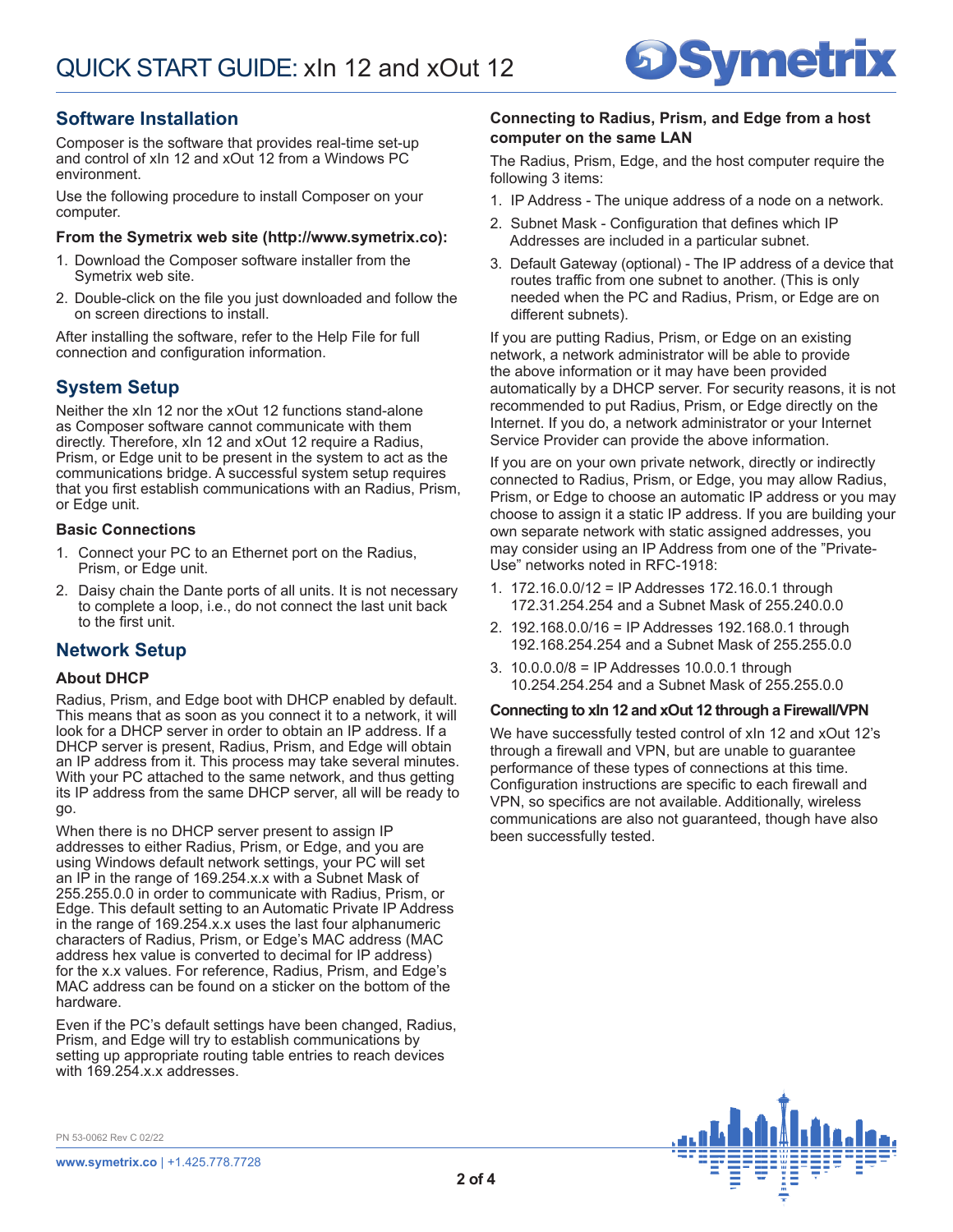# **DSymetrix**

## **Configuring IP Parameters**

<u>a Dan</u>

### **Locating Radius, Prism, and Edge**

| Locate Hardware | Ctrl+Shift+L                                                                                                                                                                                                                                               |
|-----------------|------------------------------------------------------------------------------------------------------------------------------------------------------------------------------------------------------------------------------------------------------------|
| - or -<br>Q     | Discovery of, and connection to, Radius, Prism,<br>and Edge hardware is done with the Locate<br>Hardware dialog found under the Hardware menu<br>or by clicking the Locate Hardware icon in the tool<br>bar or on a particular Radius, Prism, or Edge unit |
| - or -          | itself.<br><b>IP Configuration with Composer</b>                                                                                                                                                                                                           |
|                 | The Locate Hardware dialog will scan the                                                                                                                                                                                                                   |

The Locate Hardware dialog will scan the network and list available units. Select the Radius, Prism, or Edge unit you wish to assign

an IP address to and click the Properties button. If you wish to assign Radius, Prism, or Edge a static IP address, select "Use the following IP address" under Properties, and enter the appropriate IP Address, Subnet mask and Gateway. Click OK when finished. Now, back in the locate hardware dialog, ensure the Radius, Prism, or Edge device is selected and click "Select Hardware Unit" to use this Radius, Prism, or Edge hardware in your Site File. Close the Locate Hardware dialog

### **IP Configuration with the Front Panel**

Radius, Prism, and Edge IP information can also be edited from the front panel. Radius, Prism, and Edge's front panel interface starts up in System Mode out of the box. Press LEFT or RIGHT until you get to the DHCP menu. If DHCP is enabled, press ENTER and then UP or DOWN until it reads DISABLED, then press ENTER to confirm. Now press RIGHT until you get to the IP Address menu. Press ENTER to edit using the UP, DOWN, LEFT and RIGHT buttons to change digits and navigate between digits. Press ENTER again when finished editing. Repeat as necessary for Subnet Mask and Gateway Address.

*Note:* If the IP Address is changed from the front panel, Composer Design unit(s) must be updated to match by right clicking on the units and choosing Unit Properties or by Locating Hardware as detailed previously.

xln 12-2





#### **Locating xIn 12 and xOut 12**

Once you have placed a Radius, Prism, or Edge in your Site File and located it, place xIn 12 and xOut 12 in your Site File and locate them in the same manner. The same three methods of activating the Locate Hardware dialog apply, but the dialog itself is much simpler.

PN 53-0062 Rev C 02/22

| Locate Hardware                                                                                             |               |          |  |  |  |
|-------------------------------------------------------------------------------------------------------------|---------------|----------|--|--|--|
| xIn 12 unit to locate: 'xIn 12-2'                                                                           |               |          |  |  |  |
| Select a located and enabled Edge/Radius unit from the design to<br>use to locate this xIO unit over Dante. |               |          |  |  |  |
| Edge: 'Edge-1' IP: 192. 168. 100. 135<br>v                                                                  |               |          |  |  |  |
| Select an availible hardware unit on the Dante network:                                                     |               |          |  |  |  |
| <b>MAC Address</b>                                                                                          | īΡ            | Firmware |  |  |  |
| 00:1D:C1:06:67:4A                                                                                           | 169:254:12:43 | 1.04     |  |  |  |
|                                                                                                             |               |          |  |  |  |
|                                                                                                             |               |          |  |  |  |
|                                                                                                             |               |          |  |  |  |
|                                                                                                             |               |          |  |  |  |
|                                                                                                             |               |          |  |  |  |
|                                                                                                             |               |          |  |  |  |
|                                                                                                             |               | Refresh  |  |  |  |
|                                                                                                             |               |          |  |  |  |
| Select Hardware Unit<br>Close                                                                               |               |          |  |  |  |
|                                                                                                             |               |          |  |  |  |

The Locate Hardware dialog will scan the selected Radius, Prism, or Edge unit and list xIn or xOut 12 units. Select the physical xIn or xOut 12 unit you wish to use and click the Select Hardware Unit button.

## **Declaration of Conformity**

We, **Symetrix Incorporated**, 6408 216th St. SW, Mountlake Terrace, Washington, USA, declare under our sole responsibility that the product:

### **xIn 12 and xOut 12**

to which this declaration relates, is in conformity with the following standards:

#### **IEC 60065, EN 55103-1, EN 55103-2, FCC Part 15, RoHS, UKCA, EAC**

The technical construction file is maintained at:

**Symetrix, Inc.**

6408 216th St. SW

Mountlake Terrace, WA, 98043 USA

The authorized representative located within the European Community is:

#### **World Marketing Associates**

P.O. Box 100

St. Austell, Cornwall, PL26 6YU, U.K. Date of issue: December 8, 2012 Place of issue: Mountlake Terrace, Washington, USA Authorized signature:

 $\mathcal{H}_{\scriptscriptstyle{\circ}}\left(\right)$  (in (i)

**Mark Graham, CEO, Symetrix Incorporated.**